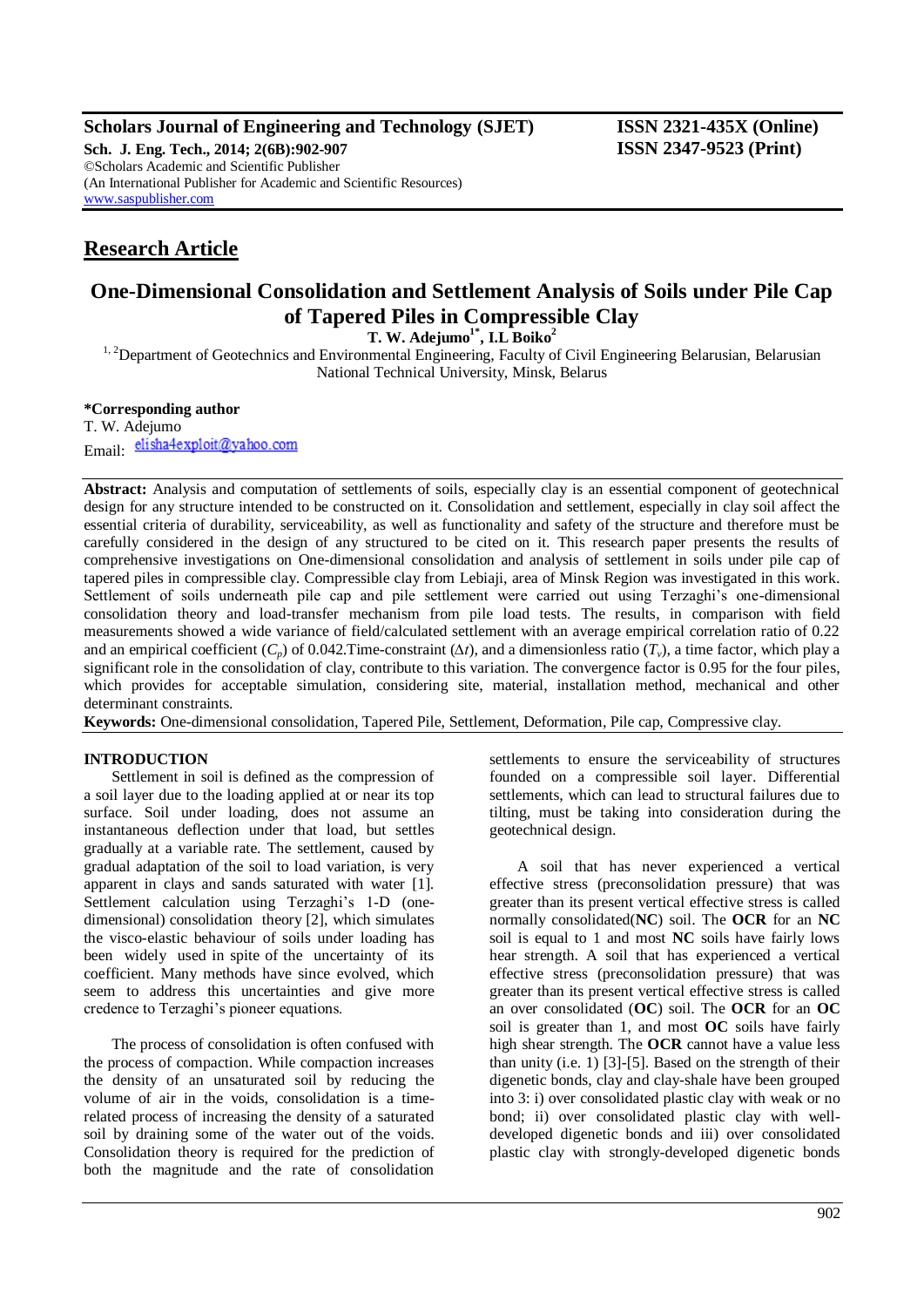[6]. Clay found on the test sites around Minsk region falls into the third category [7].

The flexibility of the pile cap affects individual pile head forces significantly and affects the bending moments and shear forces in individual piles as well, even though the displacement of the pile cap does not vary much [8]. When the pile cap distributes an equal magnitude of load on each pile, the following assumption must be satisfied according to Bowles; (a) the pile cap is in contact with the ground, (b) the piles are all vertical, (c) a load is applied at center of pile group, and (d) the pile group is symmetrical [9].

Measurements have shown that the sudden application of load generates water pressures and that these water pressures dissipate as a time dependent settlement occurs. It has also been shown that, when the pore water pressures decreased back to zero, the rate of settlement diminishes to a relatively small value, i.e., the soil essentially comes to equilibrium [8].The application of areal fills to compressible soils typically generates pore water pressures and some of the pore water flows out of the soils leading to time-dependent volume change. Water flow and deformations are along only a vertical axis, so we can refer to the process of time dependent volume change as one-dimensional consolidation [10].

In a one-dimensional case, having a stress-strain curve and knowing the initial and final stresses, the settlement can be calculated even from the vertical stresses alone. One-dimensional consolidation equationdescribes the hydraulic behaviour of soils in transient conditions by making it possible to simulate the variation in time of interstitial overpressures (u). The pressures are generated by the load induced on the foundation or by a road embankment, with consequent visco-elastic settlements to which corresponds a structural reorganization of the solid skeleton, with reduction of porosity and, concurrently, of the degrees of freedom [11]. Hussein and Jianlin have observed a wide range in the values of settlement calculated and that measured on the field [12].

Generalized Terzaghi's 1-D (one-dimensional) consolidation theory (elastic theory) extension and loadtransfer mechanism were employed to analyze the settlements of soils under the piles cap of tapered piles in compressible clay. Settlements were theoretically calculated and experimental measured on the field. The results and findings are presented in this article.

### **MATERIAL AND METHODS**

Laboratory investigations were conducted on clay samples taken from sites around Lebiaji, an outskirt of Minsk province of Belarus. The clay soils were conditioned in order to determine its settlement under axial compressive load when modeled reinforced concretetapered piles were bored in to it. Detailed procedure of the laboratory test has been widely covered in my earlier work [13].

The field tests were performed on four (4) tapered piles with diameters of 500mmand250mm at the head and tail end of the piles respectively. Static loads were applied and maintained using a hydraulic jack (of 200T capacity) and were measured with a load cell as shown in (Figs. 2 and 4). Reaction to the jack load is provided by a steel frame that is attached to an array of steel Hpiles located at least 1.5m away from the test piles. Pile cap settlements were measured relative to a fixed reference beam using 2 dial gauges. Displacement/settlement of soils around the piles measurements were made in reference to the pile cap using 5 dial gauges, (Fig. 4).

The modeled tapered piles were instrumented with strain gauges connected to the stylishly perforated steel cone-heads by string-pulley (for static resistance) with censors to the pile centerline. The steel cone-heads with series of springs connected to the indicators were installed in the soil below the pile cap at depths 0.2m, 0.5m, 1.0m 1.5m, and the  $5<sup>th</sup>$  one at 0.2m outside the pile cap.

The settlements of the clay were measured by means of a dial gauge, which was connected to the upper plate as shown in (Fig 1) for laboratory test. The settings in (Figs.2 - 4)are for the field tests. The settlement were taken at the interval of quarter-hour with load increment until the time when the settlement change was insignificant or refusal according to the submission of [14- 6].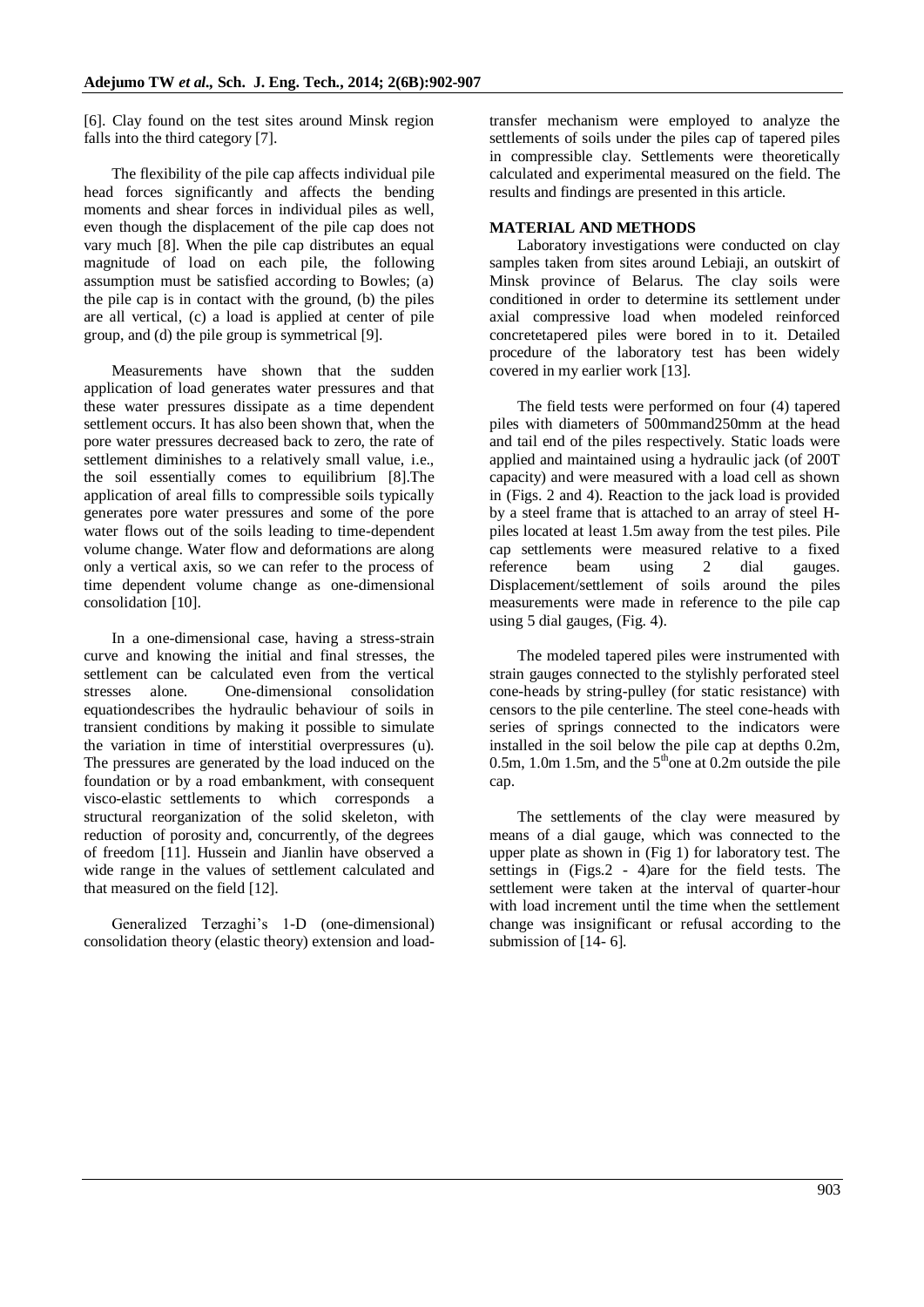





## **RESULTS AND DISCUSSION**

Table 1 shows the summary of laboratory results for the geotechnical properties of the compressive clay soil investigated. It shows a high void ration (e) and





**Fig.3:Tapered Piles section on the field Fig.4: Taking Settlement Reading on Dial gauges**

cohesion with maximum values of 1.82 and 35 kPa respectively, which indicated the compressibility of the sample. It does not drain readily and may absorb water by capillary action with resulting loss in strength.

| rabic re oconcennicar properates or the investigated clay sample     |                              |  |  |  |  |
|----------------------------------------------------------------------|------------------------------|--|--|--|--|
| <b>Parameters</b>                                                    | <b>Values for the Sample</b> |  |  |  |  |
| Density $(kN/m^3)$                                                   | 19.2                         |  |  |  |  |
| Moisture content $(w)$                                               | 15                           |  |  |  |  |
| Specific gravity of solids                                           | 2.68                         |  |  |  |  |
| Liquid Limit (%)                                                     | $22 - 31$                    |  |  |  |  |
| Plastic Limit (%)                                                    | $16 - 20$                    |  |  |  |  |
| Plasticity index $(\% )$                                             | $6 - 11$                     |  |  |  |  |
| Liquidity Index $(\% )$                                              | $0.1 - 0.3$                  |  |  |  |  |
| Void ratio $(e)$                                                     | $0.69 - 1.82$                |  |  |  |  |
| Cohesion $(kPa)$                                                     | $19 - 35$                    |  |  |  |  |
| Angle of internal friction $(\varphi^0)$                             | $7 - 18$                     |  |  |  |  |
| Modulus of Deformation $E(kPa)$                                      | $7.5 - 13$                   |  |  |  |  |
| High void ratio (e) and cohesion indicate the compressibility of the |                              |  |  |  |  |
| clay sample                                                          |                              |  |  |  |  |

#### **Table 1: Geotechnical properties of the investigated clay sample**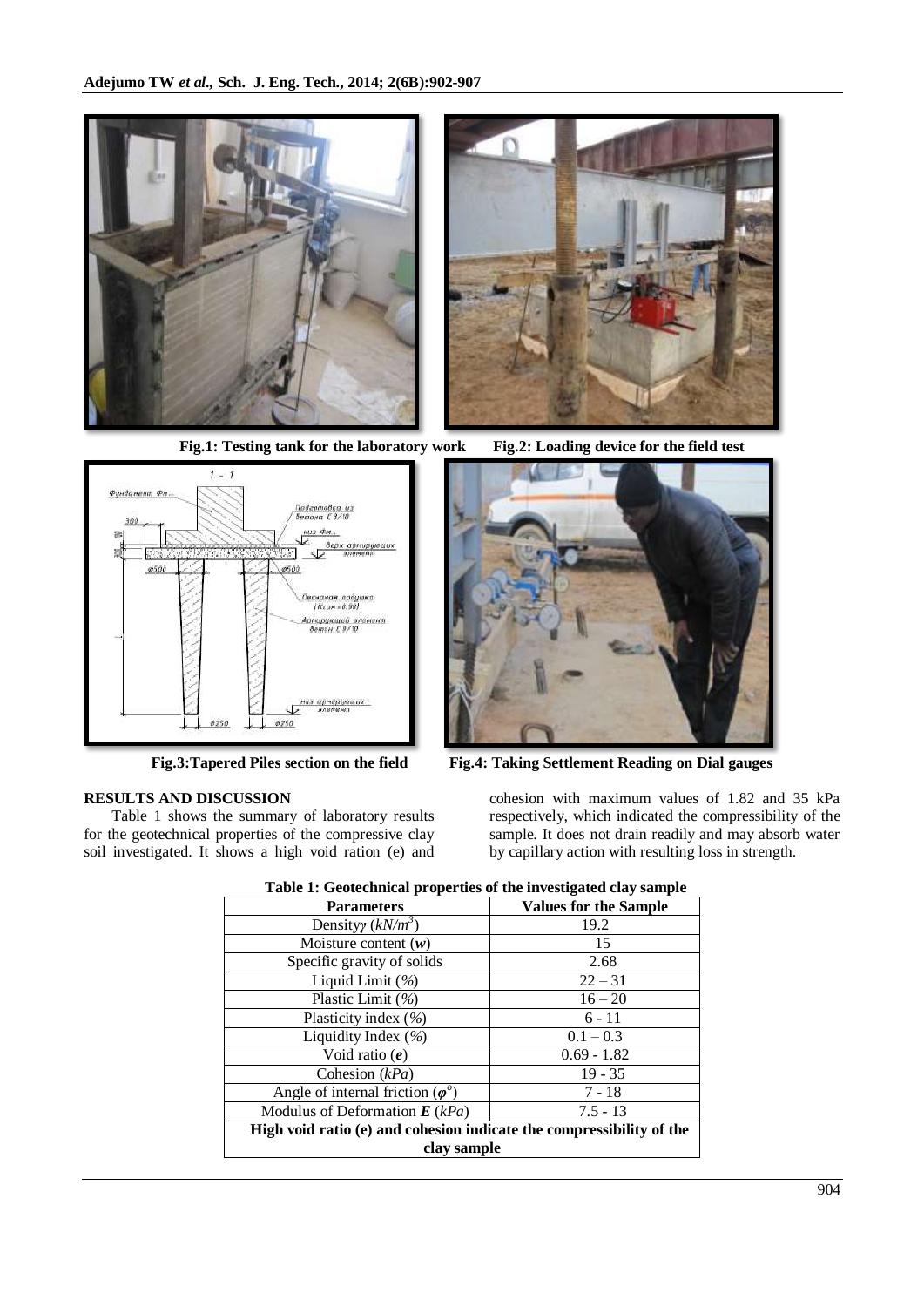Presented in Table 2are the results including calculated and measured settlements of the four piles investigated on the field. The empirical correlation coefficient of measured and calculated settlement, shown in the last column of the table shows a varied convergence, a trend similar to the findings of Hussein and Jianlin [12].

Settlements of the disturbed soil particles (failure zone) around the pile stem, with its effective length measured from the tip of the pile to the point of maximum curvature below its tip, increases radially outward from the pile centerline, are shown in a reduced scale in(Figs. 5 -8).

|   |          | Table 2: Experimental results of design loads and pile settlements |  |
|---|----------|--------------------------------------------------------------------|--|
| . | ________ |                                                                    |  |

| Pile No | Design/Maximum Load (kN) |                     | Settlement (S, mm) |                   | <b>Empirical settlement</b> |
|---------|--------------------------|---------------------|--------------------|-------------------|-----------------------------|
|         | <b>Design Load</b>       | <b>Maximum Load</b> | <b>Measured</b>    | <b>Calculated</b> | correlation                 |
|         |                          |                     |                    |                   | (Measured/Calculated)       |
| $PN-1$  | 496                      | 800                 | 39.08              | 217.11            | 0.18                        |
| $PN-2$  | 833                      | 1000                | 10.12              | 42.16             | 0.24                        |
| $PN-3$  | 792                      | 1000                | 29.47              | 113.34            | 0.26                        |
| $PN-4$  | 667                      | 900                 | 40.47              | 192.71            | 0.21                        |







The Load-settlement curves for modeled tapered piles from field results are shown in (Figs. 9 and 10).Fig. 9 shows the load-settlement curves for the piles, while the empirical relationship of limit load/limit settlement is shown in (Fig. 10), which is similar to the empirical methods of Vesic, Meyerhof and Li [15], [17]





and [18].The deformation/displacement pattern of the pile cap-soil interface for the field investigation is shown in (Figs.  $9 - 12$ ). Since the shape and pattern are similar in the four-pile cases, representative vertical and horizontal sections have been considered and shown for each of the four piles.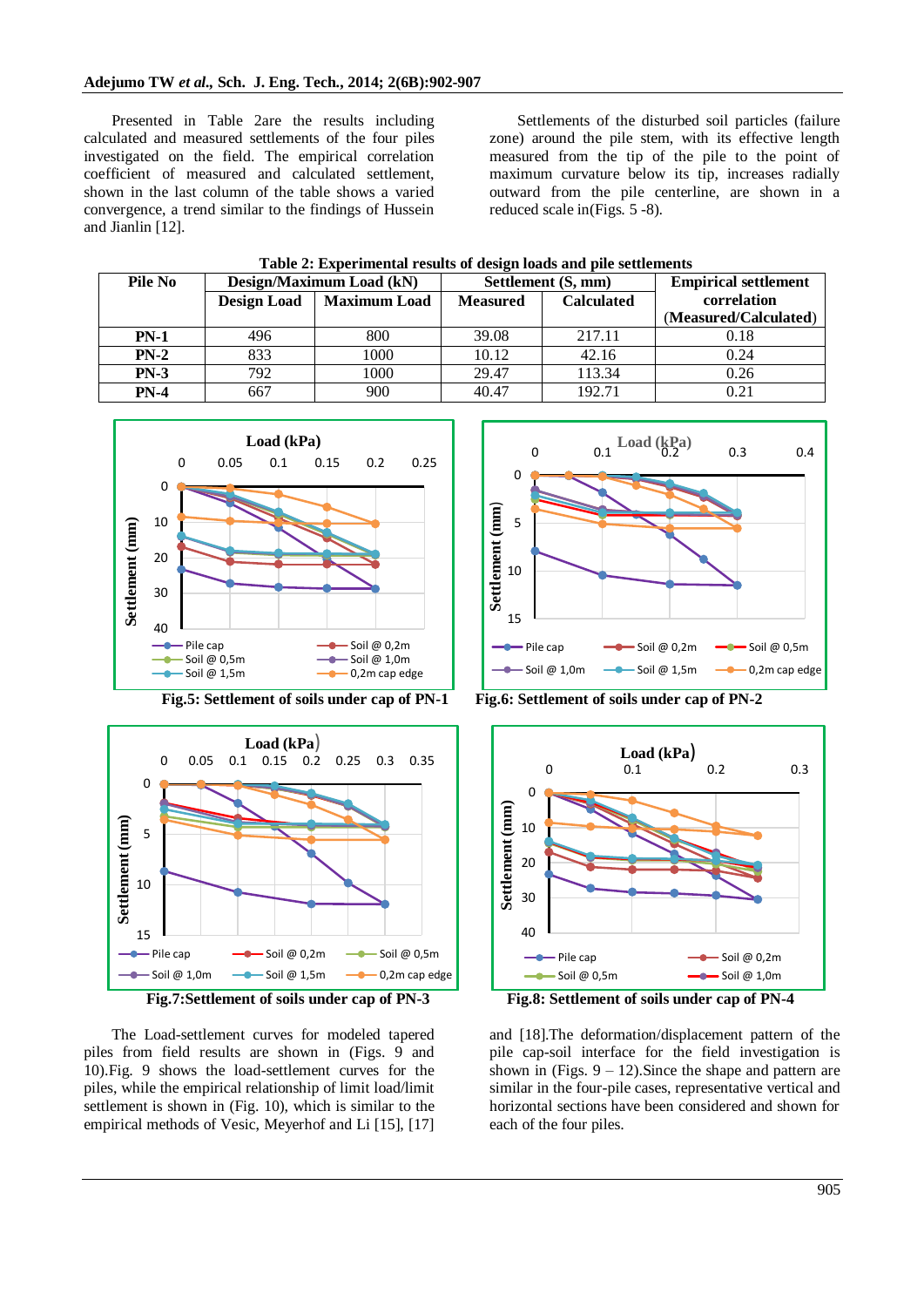



### **CONCLUSION**

Settlement analysis of soils around and underneath tapered piles bored into compressive clay soils of Lebiaji area, Minsk region, when subjected to compressive axial loads has been investigated using one-dimensional consolidation elastic theory and loadtransfer mechanism. The results of the investigations showed that in compressive clay, measured settlement of tapered piles as well as that of soils immediately underneath pile cap varied widely with the calculated values. However, the shape and patterns of the settlement/deformation are the same. The convergence